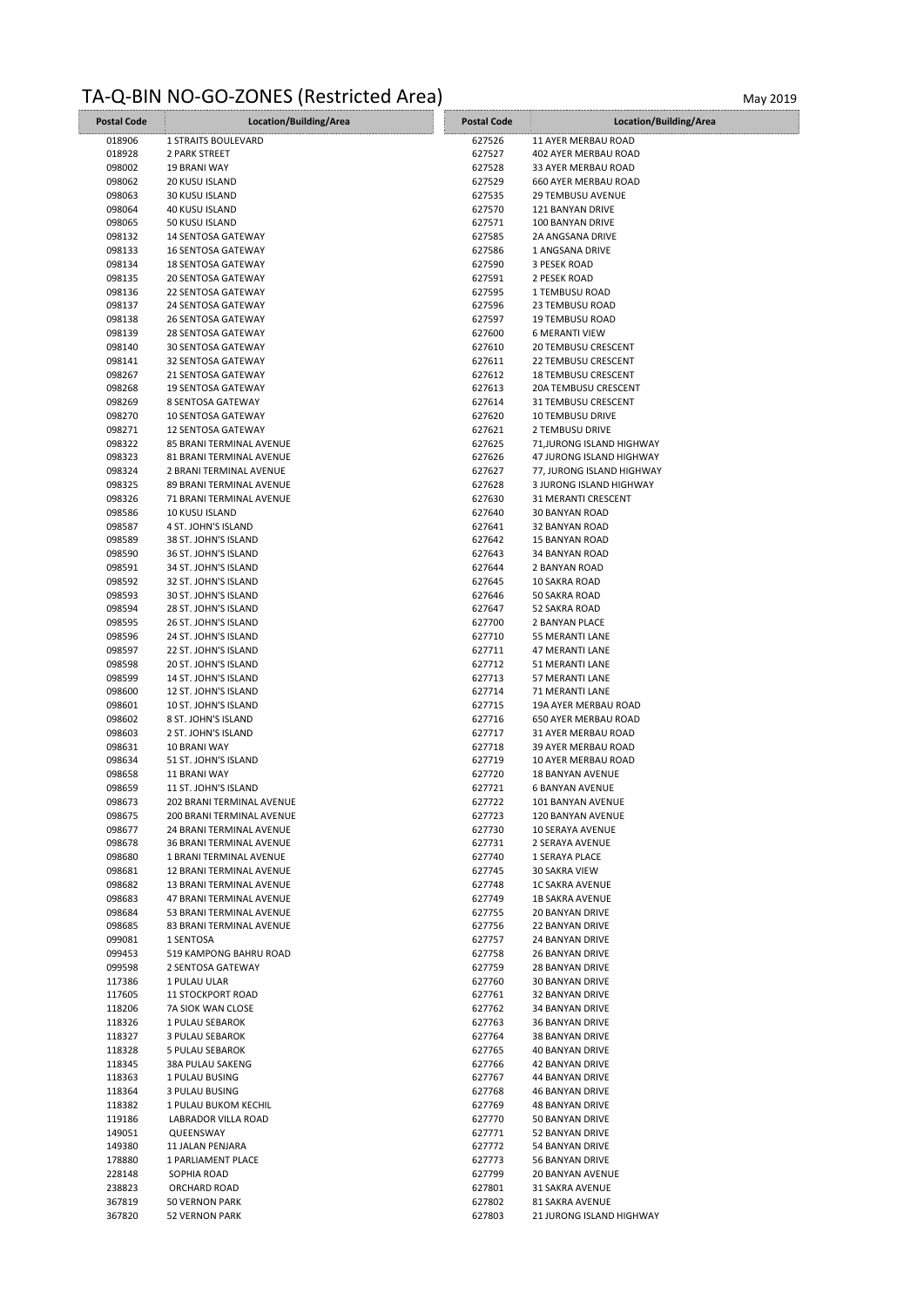| 367823<br>367824<br>367825<br>367826<br>367827 | <b>62 VERNON PARK</b>        |        |                                 |
|------------------------------------------------|------------------------------|--------|---------------------------------|
|                                                |                              | 627806 | 11 MERANTI CRESCENT             |
|                                                | <b>64 VERNON PARK</b>        | 627807 | 61 MERANTI CRESCENT             |
|                                                |                              |        |                                 |
|                                                | <b>66 VERNON PARK</b>        | 627808 | 30 TEMBUSU AVENUE               |
|                                                | <b>68 VERNON PARK</b>        | 627811 | <b>168 SAKRA PLACE</b>          |
|                                                | 70 VERNON PARK               | 627812 | 51 BANYAN AVENUE                |
|                                                |                              |        |                                 |
| 367828                                         | <b>9 VERNON PARK</b>         | 627815 | 21 TEMBUSU ROAD                 |
| 367829                                         | <b>40 VERNON PARK</b>        | 627816 | 40 MERLIMAU ROAD                |
| 367830                                         | <b>42 VERNON PARK</b>        | 627818 | 24 SERAYA AVENUE                |
|                                                |                              |        |                                 |
| 367831                                         | 5 VERNON PARK                | 627819 | 51A PESEK ROAD                  |
| 367832                                         | <b>100 VERNON PARK</b>       | 627820 | 4A TEMBUSU CRESCENT             |
|                                                |                              |        |                                 |
| 367833                                         | <b>102 VERNON PARK</b>       | 627821 | <b>1A SAKRA AVENUE</b>          |
| 367834                                         | <b>104 VERNON PARK</b>       | 627822 | 11A SERAYA AVENUE               |
| 367835                                         | <b>13 VERNON PARK</b>        | 627823 | 31A JURONG ISLAND HIGHWAY       |
|                                                |                              |        |                                 |
| 498719                                         | <b>12 CHANGI EAST CLOSE</b>  | 627825 | 23 AYER MERBAU ROAD             |
| 498720                                         | 31A TANAH MERAH COAST ROAD   | 627827 | <b>4 BANYAN DRIVE</b>           |
| 498721                                         | 21 TANAH MERAH COAST ROAD    | 627829 | 70 SAKRA ROAD                   |
|                                                |                              |        |                                 |
| 498745                                         | 71 ALPS AVENUE               | 627830 | 40 JURONG ISLAND HIGHWAY        |
| 498746                                         | 90 ALPS AVENUE               | 627831 | <b>10 TEMBUSU CRESCENT</b>      |
| 498747                                         | 20 ALPS AVENUE               | 627832 | 51 SERAYA AVENUE                |
|                                                |                              |        |                                 |
| 498760                                         | 9 AVIATION PARK ROAD         | 627833 | 1 PESEK ROAD                    |
| 498761                                         | 7A AVIATION PARK ROAD        | 627834 | <b>11 SERAYA AVENUE</b>         |
| 498762                                         | 21A AVIATION PARK ROAD       | 627835 | <b>60 SAKRA ROAD</b>            |
|                                                |                              |        |                                 |
| 498763                                         | <b>21 AVIATION PARK ROAD</b> | 627837 | 81 JURONG ISLAND HIGHWAY        |
| 498781                                         | <b>40 ALPS AVENUE</b>        | 627838 | 97 SAKRA AVENUE                 |
| 498782                                         | 50 ALPS AVENUE               | 627839 | 10 MERLIMAU PLACE               |
|                                                |                              |        |                                 |
| 498783                                         | 51 ALPS AVENUE               | 627840 | 21 MERLIMAU PLACE               |
| 498784                                         | 31 ALPS AVENUE               | 627841 | 1 BANYAN PLACE                  |
|                                                |                              |        |                                 |
| 498787                                         | 91 ALPS AVENUE               | 627843 | 10 SERAYA PLACE                 |
| 498792                                         | 80 ALPS AVENUE               | 627853 | 701 AYER MERBAU ROAD            |
| 498793                                         | 101 ALPS AVENUE              | 627855 | <b>19A SAKRA ROAD</b>           |
|                                                |                              |        |                                 |
| 498798                                         | <b>61 ALPS AVENUE</b>        | 627857 | 2 SERAYA PLACE                  |
| 498801                                         | 70 ALPS AVENUE               | 627858 | 21 AYER MERBAU ROAD             |
|                                                | 81 ALPS AVENUE               |        | <b>61 SAKRA AVENUE</b>          |
| 498803                                         |                              | 627859 |                                 |
| 498806                                         | 15 ALPS AVENUE               | 627860 | <b>61 JURONG ISLAND HIGHWAY</b> |
| 498807                                         | 111 ALPS AVENUE              | 627861 | 76 JURONG ISLAND HIGHWAY        |
|                                                |                              |        |                                 |
| 498815                                         | 60 ALPS AVENUE               | 627862 | 1 MERLIMAU PLACE                |
| 498834                                         | 10 TANAH MERAH BESAR ROAD    | 627863 | 80 SAKRA ROAD                   |
| 498836                                         | 5 TANAH MERAH BESAR ROAD     | 627865 | 51 JURONG ISLAND HIGHWAY        |
|                                                |                              |        |                                 |
| 498943                                         | 122M TANAH MERAH BESAR LANE  | 627867 | 100 JURONG ISLAND HIGHWAY       |
| 506796                                         | 798J PULAU UBIN              | 627868 | 95 SAKRA AVENUE                 |
| 506797                                         | 798L PULAU UBIN              | 627869 | 5,AYER CHAWAN PLACE             |
|                                                |                              |        |                                 |
| 506798                                         | 243B PULAU UBIN              | 627870 | 3, AYER CHAWAN PLACE            |
|                                                | 286 PULAU UBIN               | 627871 | 1, AYER CHAWAN PLACE            |
| 506799                                         |                              |        |                                 |
|                                                |                              |        |                                 |
| 506800                                         | 79 PULAU UBIN                | 627872 | <b>18 SAKRA ROAD</b>            |
| 506802                                         | 218G PULAU UBIN              | 627873 | 40 SERAYA AVENUE                |
|                                                |                              |        |                                 |
| 506803                                         | 218D PULAU UBIN              | 627875 | <b>41 SAKRA AVENUE</b>          |
| 506804                                         | 186D PULAU UBIN              | 627876 | 71 SAKRA AVENUE                 |
| 506805                                         | 399S PULAU UBIN              | 627877 | 50 JURONG ISLAND HIGHWAY        |
|                                                |                              |        |                                 |
| 506806                                         | 522M PULAU UBIN              | 627878 | 3 SAKRA ROAD                    |
| 506807                                         | 497E PULAU UBIN              | 627879 | <b>61 SERAYA AVENUE</b>         |
| 506808                                         | 9 PULAU UBIN                 | 627880 | 70 JURONG ISLAND HIGHWAY        |
|                                                |                              |        |                                 |
| 506809                                         | 15A PULAU UBIN               | 627881 | 111 SAKRA AVENUE                |
| 506810                                         | 124A PULAU UBIN              | 627882 | 91 SAKRA AVENUE                 |
| 506811                                         | 79A PULAU UBIN               | 627883 | 21 SAKRA AVENUE                 |
|                                                |                              |        |                                 |
| 506966                                         | 992 UPPER CHANGI ROAD NORTH  | 627884 | 30 SERAYA AVENUE                |
| 506967                                         | 994 UPPER CHANGI ROAD NORTH  | 627886 | 17 SAKRA ROAD                   |
| 506968                                         | 990 UPPER CHANGI ROAD NORTH  | 627887 | 10 SAKRA AVENUE                 |
|                                                |                              |        |                                 |
| 506969                                         | 984 UPPER CHANGI ROAD NORTH  | 627888 | 101 SAKRA AVENUE                |
| 506970                                         | 986 UPPER CHANGI ROAD NORTH  | 627889 | 20 SAKRA ROAD                   |
| 506971                                         | 988 UPPER CHANGI ROAD NORTH  | 627890 | 21 SAKRA ROAD                   |
|                                                |                              |        |                                 |
| 506972                                         | 988A UPPER CHANGI ROAD NORTH | 627891 | 50 SAKRA AVENUE                 |
| 506973                                         | 988B UPPER CHANGI ROAD NORTH | 627892 | <b>12 SAKRA ROAD</b>            |
| 506974                                         | 988C UPPER CHANGI ROAD NORTH | 627894 | 51 SAKRA AVENUE                 |
|                                                |                              |        |                                 |
| 506975                                         | 988D UPPER CHANGI ROAD NORTH | 628054 | 29 TANJONG KLING ROAD           |
| 506976                                         | 988E UPPER CHANGI ROAD NORTH | 628138 | <b>49 SHIPYARD ROAD</b>         |
| 506977                                         | 978 UPPER CHANGI ROAD NORTH  | 628147 | 71A SHIPYARD ROAD               |
|                                                |                              |        |                                 |
| 506978                                         | 982A UPPER CHANGI ROAD NORTH | 628193 | 12A REFINERY ROAD               |
| 506979                                         | 982B UPPER CHANGI ROAD NORTH | 628208 | 1 SERAYA AVENUE                 |
|                                                | 982C UPPER CHANGI ROAD NORTH |        | 3 SERAYA AVENUE                 |
| 506980                                         |                              | 628209 |                                 |
| 506981                                         | 982D UPPER CHANGI ROAD NORTH | 628225 | 1 SAKRA AVENUE                  |
| 506982                                         | 982E UPPER CHANGI ROAD NORTH | 628226 | 3 SAKRA AVENUE                  |
|                                                |                              |        |                                 |
| 506983                                         | 984A UPPER CHANGI ROAD NORTH | 628227 | <b>15 PULAU SAKRA</b>           |
| 506984                                         | 984B UPPER CHANGI ROAD NORTH | 628243 | 1 PULAU PESEK                   |
| 506985                                         | 984C UPPER CHANGI ROAD NORTH | 628260 | 1 MERLIMAU ROAD                 |
|                                                |                              |        |                                 |
| 506986                                         | 984D UPPER CHANGI ROAD NORTH | 628277 | 100 AYER MERBAU ROAD            |
| 506987                                         | 984E UPPER CHANGI ROAD NORTH | 628278 | 101 AYER MERBAU ROAD            |
| 506988                                         | 986A UPPER CHANGI ROAD NORTH | 628279 | 200 AYER MERBAU ROAD            |
|                                                |                              |        |                                 |
| 506989                                         | 986B UPPER CHANGI ROAD NORTH | 628280 | 201 AYER MERBAU ROAD            |
| 506990                                         | 986C UPPER CHANGI ROAD NORTH | 628281 | 250 AYER MERBAU ROAD            |
| 506991                                         | 986D UPPER CHANGI ROAD NORTH | 628282 | 300 AYER MERBAU ROAD            |

| 367822           | <b>60 VERNON PARK</b>                                        | 627805           | 201 JURONG ISLAND HIGHWAY                    |
|------------------|--------------------------------------------------------------|------------------|----------------------------------------------|
| 367823           |                                                              | 627806           | 11 MERANTI CRESCENT                          |
|                  | <b>62 VERNON PARK</b>                                        |                  |                                              |
| 367824           | <b>64 VERNON PARK</b>                                        | 627807           | 61 MERANTI CRESCENT                          |
| 367825           | <b>66 VERNON PARK</b>                                        | 627808           | <b>30 TEMBUSU AVENUE</b>                     |
| 367826           | <b>68 VERNON PARK</b>                                        | 627811           | 168 SAKRA PLACE                              |
| 367827           | <b>70 VERNON PARK</b>                                        | 627812           | 51 BANYAN AVENUE                             |
| 367828           | 9 VERNON PARK                                                | 627815           | <b>21 TEMBUSU ROAD</b>                       |
| 367829           | <b>40 VERNON PARK</b>                                        | 627816           | 40 MERLIMAU ROAD                             |
| 367830           | <b>42 VERNON PARK</b>                                        | 627818           | 24 SERAYA AVENUE                             |
| 367831           | <b>5 VERNON PARK</b>                                         | 627819           | 51A PESEK ROAD                               |
|                  | <b>100 VERNON PARK</b>                                       | 627820           | 4A TEMBUSU CRESCENT                          |
| 367832           |                                                              |                  |                                              |
| 367833           | <b>102 VERNON PARK</b>                                       | 627821           | <b>1A SAKRA AVENUE</b>                       |
| 367834           | <b>104 VERNON PARK</b>                                       | 627822           | 11A SERAYA AVENUE                            |
| 367835           | <b>13 VERNON PARK</b>                                        | 627823           | 31A JURONG ISLAND HIGHWAY                    |
| 498719           | <b>12 CHANGI EAST CLOSE</b>                                  | 627825           | <b>23 AYER MERBAU ROAD</b>                   |
| 498720           | 31A TANAH MERAH COAST ROAD                                   | 627827           | <b>4 BANYAN DRIVE</b>                        |
| 498721           | 21 TANAH MERAH COAST ROAD                                    | 627829           | 70 SAKRA ROAD                                |
| 498745           | 71 ALPS AVENUE                                               | 627830           | 40 JURONG ISLAND HIGHWAY                     |
|                  |                                                              |                  |                                              |
| 498746           | 90 ALPS AVENUE                                               | 627831           | <b>10 TEMBUSU CRESCENT</b>                   |
| 498747           | <b>20 ALPS AVENUE</b>                                        | 627832           | 51 SERAYA AVENUE                             |
| 498760           | 9 AVIATION PARK ROAD                                         | 627833           | 1 PESEK ROAD                                 |
| 498761           | 7A AVIATION PARK ROAD                                        | 627834           | <b>11 SERAYA AVENUE</b>                      |
| 498762           | <b>21A AVIATION PARK ROAD</b>                                | 627835           | <b>60 SAKRA ROAD</b>                         |
| 498763           | <b>21 AVIATION PARK ROAD</b>                                 | 627837           | 81 JURONG ISLAND HIGHWAY                     |
| 498781           | <b>40 ALPS AVENUE</b>                                        | 627838           | 97 SAKRA AVENUE                              |
| 498782           | 50 ALPS AVENUE                                               | 627839           |                                              |
|                  |                                                              |                  | 10 MERLIMAU PLACE                            |
| 498783           | 51 ALPS AVENUE                                               | 627840           | <b>21 MERLIMAU PLACE</b>                     |
| 498784           | <b>31 ALPS AVENUE</b>                                        | 627841           | <b>1 BANYAN PLACE</b>                        |
| 498787           | 91 ALPS AVENUE                                               | 627843           | <b>10 SERAYA PLACE</b>                       |
| 498792           | <b>80 ALPS AVENUE</b>                                        | 627853           | 701 AYER MERBAU ROAD                         |
| 498793           | 101 ALPS AVENUE                                              | 627855           | 19A SAKRA ROAD                               |
| 498798           | <b>61 ALPS AVENUE</b>                                        | 627857           | <b>2 SERAYA PLACE</b>                        |
| 498801           | 70 ALPS AVENUE                                               | 627858           | 21 AYER MERBAU ROAD                          |
|                  |                                                              |                  |                                              |
| 498803           | 81 ALPS AVENUE                                               | 627859           | <b>61 SAKRA AVENUE</b>                       |
| 498806           | <b>15 ALPS AVENUE</b>                                        | 627860           | 61 JURONG ISLAND HIGHWAY                     |
| 498807           | 111 ALPS AVENUE                                              | 627861           | 76 JURONG ISLAND HIGHWAY                     |
| 498815           | <b>60 ALPS AVENUE</b>                                        | 627862           | 1 MERLIMAU PLACE                             |
| 498834           | 10 TANAH MERAH BESAR ROAD                                    | 627863           | 80 SAKRA ROAD                                |
| 498836           | 5 TANAH MERAH BESAR ROAD                                     | 627865           | 51 JURONG ISLAND HIGHWAY                     |
| 498943           | 122M TANAH MERAH BESAR LANE                                  | 627867           | 100 JURONG ISLAND HIGHWAY                    |
| 506796           | 798J PULAU UBIN                                              | 627868           | 95 SAKRA AVENUE                              |
|                  |                                                              |                  |                                              |
| 506797           | 798L PULAU UBIN                                              | 627869           | 5,AYER CHAWAN PLACE                          |
| 506798           | 243B PULAU UBIN                                              | 627870           | 3, AYER CHAWAN PLACE                         |
| 506799           | 286 PULAU UBIN                                               | 627871           | 1,AYER CHAWAN PLACE                          |
| 506800           | 79 PULAU UBIN                                                | 627872           | 18 SAKRA ROAD                                |
| 506802           | 218G PULAU UBIN                                              | 627873           | 40 SERAYA AVENUE                             |
| 506803           | 218D PULAU UBIN                                              | 627875           | <b>41 SAKRA AVENUE</b>                       |
| 506804           | 186D PULAU UBIN                                              | 627876           | 71 SAKRA AVENUE                              |
| 506805           | 399S PULAU UBIN                                              | 627877           | 50 JURONG ISLAND HIGHWAY                     |
|                  |                                                              |                  |                                              |
| 506806           | 522M PULAU UBIN                                              | 627878           | 3 SAKRA ROAD                                 |
| 506807           | 497E PULAU UBIN                                              | 627879           | <b>61 SERAYA AVENUE</b>                      |
| 506808           | 9 PULAU UBIN                                                 | 627880           | 70 JURONG ISLAND HIGHWAY                     |
| 506809           | 15A PULAU UBIN                                               | 627881           | 111 SAKRA AVENUE                             |
| 506810           | 124A PULAU UBIN                                              | 627882           | 91 SAKRA AVENUE                              |
| 506811           | 79A PULAU UBIN                                               | 627883           | 21 SAKRA AVENUE                              |
| 506966           | 992 UPPER CHANGI ROAD NORTH                                  | 627884           | 30 SERAYA AVENUE                             |
| 506967           | 994 UPPER CHANGI ROAD NORTH                                  | 627886           | 17 SAKRA ROAD                                |
| 506968           | 990 UPPER CHANGI ROAD NORTH                                  | 627887           | 10 SAKRA AVENUE                              |
|                  |                                                              |                  |                                              |
| 506969           | 984 UPPER CHANGI ROAD NORTH                                  | 627888           | 101 SAKRA AVENUE                             |
| 506970           | 986 UPPER CHANGI ROAD NORTH                                  | 627889           | 20 SAKRA ROAD                                |
| 506971           | 988 UPPER CHANGI ROAD NORTH                                  | 627890           | 21 SAKRA ROAD                                |
| 506972           | 988A UPPER CHANGI ROAD NORTH                                 | 627891           | 50 SAKRA AVENUE                              |
| 506973           | 988B UPPER CHANGI ROAD NORTH                                 | 627892           | 12 SAKRA ROAD                                |
| 506974           | 988C UPPER CHANGI ROAD NORTH                                 | 627894           | 51 SAKRA AVENUE                              |
| 506975           | 988D UPPER CHANGI ROAD NORTH                                 | 628054           | <b>29 TANJONG KLING ROAD</b>                 |
| 506976           |                                                              |                  |                                              |
|                  |                                                              |                  |                                              |
| 506977           | 988E UPPER CHANGI ROAD NORTH                                 | 628138           | 49 SHIPYARD ROAD                             |
| 506978           | 978 UPPER CHANGI ROAD NORTH                                  | 628147           | 71A SHIPYARD ROAD                            |
| 506979           | 982A UPPER CHANGI ROAD NORTH                                 | 628193           | 12A REFINERY ROAD                            |
|                  | 982B UPPER CHANGI ROAD NORTH                                 | 628208           | 1 SERAYA AVENUE                              |
| 506980           | 982C UPPER CHANGI ROAD NORTH                                 | 628209           | 3 SERAYA AVENUE                              |
| 506981           | 982D UPPER CHANGI ROAD NORTH                                 | 628225           | 1 SAKRA AVENUE                               |
|                  |                                                              |                  |                                              |
| 506982           | 982E UPPER CHANGI ROAD NORTH                                 | 628226           | 3 SAKRA AVENUE                               |
| 506983           | 984A UPPER CHANGI ROAD NORTH                                 | 628227           | 15 PULAU SAKRA                               |
| 506984           | 984B UPPER CHANGI ROAD NORTH                                 | 628243           | 1 PULAU PESEK                                |
| 506985           | 984C UPPER CHANGI ROAD NORTH                                 | 628260           | 1 MERLIMAU ROAD                              |
| 506986           | 984D UPPER CHANGI ROAD NORTH                                 | 628277           | 100 AYER MERBAU ROAD                         |
| 506987           | 984E UPPER CHANGI ROAD NORTH                                 | 628278           | 101 AYER MERBAU ROAD                         |
| 506988           | 986A UPPER CHANGI ROAD NORTH                                 | 628279           | 200 AYER MERBAU ROAD                         |
| 506989           | 986B UPPER CHANGI ROAD NORTH                                 | 628280           | 201 AYER MERBAU ROAD                         |
|                  |                                                              |                  |                                              |
| 506990           | 986C UPPER CHANGI ROAD NORTH                                 | 628281           | 250 AYER MERBAU ROAD                         |
| 506991<br>506992 | 986D UPPER CHANGI ROAD NORTH<br>986E UPPER CHANGI ROAD NORTH | 628282<br>628283 | 300 AYER MERBAU ROAD<br>350 AYER MERBAU ROAD |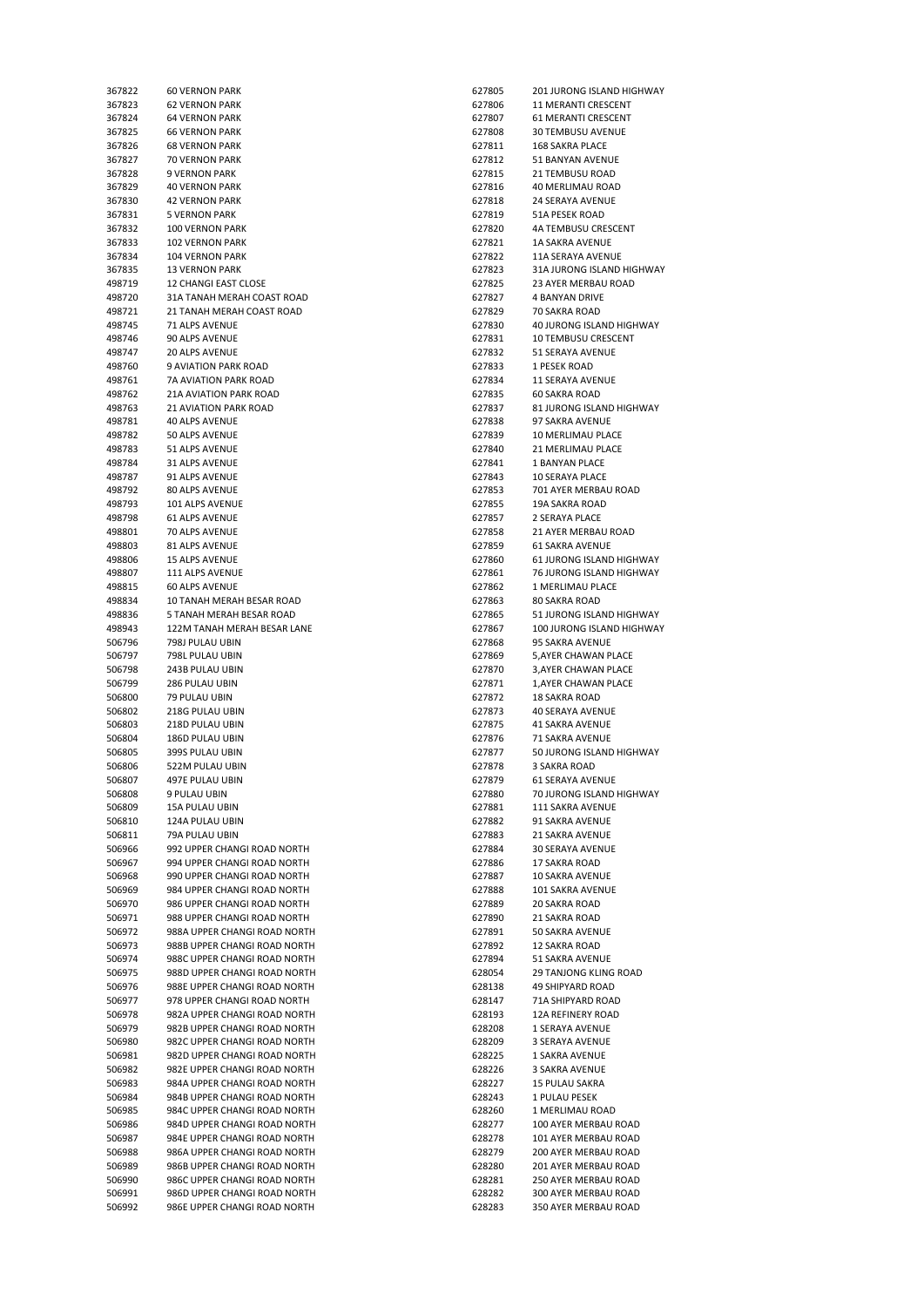| 507087           | 1 SELARANG RING ROAD                    | 628284 | 400 AYER MERBAU ROAD                         |
|------------------|-----------------------------------------|--------|----------------------------------------------|
| 507088           | 11 SELARANG RING ROAD                   | 628285 | 401 AYER MERBAU ROAD                         |
| 507089           | 19 SELARANG RING ROAD                   | 628286 | 500 AYER MERBAU ROAD                         |
| 507090           | 20 SELARANG RING ROAD                   | 628287 | 501 AYER MERBAU ROAD                         |
| 507091           | <b>28 SELARANG RING ROAD</b>            | 628288 | 150 AYER MERBAU ROAD                         |
| 507092           | 30 SELARANG RING ROAD                   | 628289 | 600 AYER MERBAU ROAD                         |
| 507709           | 982 UPPER CHANGI ROAD NORTH             | 628397 | 101 PIONEER SECTOR 2                         |
| 508265           | 8 PULAU UBIN                            | 628398 | <b>102 PIONEER SECTOR 2</b>                  |
| 508266           | <b>8E PULAU UBIN</b>                    | 628399 | <b>104 PIONEER SECTOR 2</b>                  |
| 508267           | <b>8F PULAU UBIN</b>                    | 628400 | 211 PIONEER SECTOR 2                         |
| 508268           | 8J PULAU UBIN                           | 628401 | 311 PIONEER SECTOR 2                         |
| 508269           | 8P PULAU UBIN                           | 628402 | 321 PIONEER SECTOR 2                         |
| 508270           | 10 PULAU UBIN                           | 628437 | 51 PIONEER SECTOR 1                          |
| 508271           | 12B PULAU UBIN                          | 628438 | 51A PIONEER SECTOR 1                         |
| 508272           | 14 PULAU UBIN                           | 628439 | 37 PIONEER SECTOR 1                          |
| 508273           | <b>18 PULAU UBIN</b>                    | 628440 | 39 PIONEER SECTOR 1                          |
| 508274           | <b>19 PULAU UBIN</b>                    | 628441 | 41 PIONEER SECTOR 1                          |
| 508275           | 20 PULAU UBIN                           | 628442 | 43 PIONEER SECTOR 1                          |
| 508276           | <b>22 PULAU UBIN</b>                    | 628566 | <b>10 PIONEER CRESCENT</b>                   |
| 508277           | <b>24 PULAU UBIN</b>                    | 629122 | 5 JALAN SAMULUN                              |
| 508278           | <b>25 PULAU UBIN</b>                    | 629158 | 231A JALAN AHMAD IBRAH                       |
| 508279           | 25A PULAU UBIN                          | 629351 | 50 GUL ROAD                                  |
| 508280           | <b>26 PULAU UBIN</b>                    | 629353 | 55 GUL ROAD                                  |
| 508281           | 27 PULAU UBIN                           | 629888 | 15 BENOI ROAD                                |
| 508282           | <b>28 PULAU UBIN</b>                    | 637062 | 24 TUAS SOUTH BOULEVAI                       |
| 508283           | 28-1 PULAU UBIN                         | 637063 | 16 TUAS SOUTH BOULEVAI                       |
| 508284           | 760D PULAU UBIN                         | 637064 | <b>14 TUAS SOUTH BOULEVAI</b>                |
| 508285           | 31 PULAU UBIN                           | 637389 | 151 PASIR LABA ROAD                          |
| 508286           | 32 PULAU UBIN                           | 637389 | 151 PASIR LABA ROAD                          |
| 508287           | 34 PULAU UBIN                           | 637559 | 132 PASIR LABA ROAD                          |
| 508288           | 36-1 PULAU UBIN                         | 638357 | 100 UPPER JURONG ROAD                        |
| 508289           | 37B PULAU UBIN                          | 638358 | 102 UPPER JURONG ROAD                        |
| 508290           | 38 PULAU UBIN                           | 638359 | 104 UPPER JURONG ROAD                        |
| 508291           | <b>40 PULAU UBIN</b>                    | 638360 | 106 UPPER JURONG ROAD                        |
| 508292           | 40D PULAU UBIN                          | 638361 | 300 UPPER JURONG ROAD                        |
| 508293           | 42-3 PULAU UBIN                         | 638362 | 302 UPPER JURONG ROAD                        |
| 508294           | <b>45C PULAU UBIN</b>                   | 638363 | 304 UPPER JURONG ROAD                        |
| 508295           | 47-4 PULAU UBIN                         | 638364 | 500 UPPER JURONG ROAD                        |
| 508296           | <b>49 PULAU UBIN</b>                    | 648126 | 22 JURONG WEST STREET :                      |
| 508297           | 49A PULAU UBIN                          | 648196 | 21 JURONG WEST STREET :                      |
| 508298           | 50 PULAU UBIN                           | 648968 | 11 JURONG WEST STREET!                       |
| 508299           | 50B PULAU UBIN                          | 667988 | 54 GOMBAK RISE                               |
| 508300           | 50E PULAU UBIN                          | 669638 | <b>212 GOMBAK DRIVE</b>                      |
| 508301           | 51 PULAU UBIN                           | 669639 | 7 GOMBAK DRIVE                               |
| 508302           | <b>54C PULAU UBIN</b>                   | 669640 | 204 GOMBAK DRIVE                             |
| 508303           | 55B PULAU UBIN                          | 669641 | <b>206 GOMBAK DRIVE</b>                      |
| 508304           | 55C PULAU UBIN                          | 669642 | <b>28 GOMBAK DRIVE</b>                       |
|                  | 57 PULAU UBIN                           | 669643 | <b>208 GOMBAK DRIVE</b>                      |
| 508305<br>508306 | 59 PULAU UBIN                           | 669644 | 301 GOMBAK DRIVE                             |
|                  |                                         | 669645 |                                              |
| 508307<br>508308 | 59A PULAU UBIN                          | 669646 | 303 GOMBAK DRIVE                             |
|                  | 59B PULAU UBIN                          |        | 308 GOMBAK DRIVE                             |
| 508309           | 59E PULAU UBIN                          | 669647 | 320 GOMBAK DRIVE                             |
| 508310           | <b>61 PULAU UBIN</b>                    | 669648 | 321 GOMBAK DRIVE                             |
| 508311           | <b>61C PULAU UBIN</b>                   | 669649 | 304 GOMBAK DRIVE                             |
| 508312           | <b>63C PULAU UBIN</b>                   | 688253 | 2 MOWBRAY ROAD                               |
| 508313           | 64-4 PULAU UBIN                         | 688255 | 10 MOWBRAY ROAD                              |
| 508314           | 65-1 PULAU UBIN                         | 688256 | 91 CHOA CHU KANG WAY<br>93 CHOA CHU KANG WAY |
| 508315           | 65-2 PULAU UBIN<br><b>66 PULAU UBIN</b> | 688257 |                                              |
| 508316           |                                         | 688793 | 207 STAGMONT ROAD                            |
| 508317           | 70 PULAU UBIN                           | 688794 | 312 STAGMONT ROAD                            |
| 508318           | 70A PULAU UBIN                          | 688795 | 315 STAGMONT ROAD                            |
| 508319           | 74 PULAU UBIN                           | 688796 | 319 STAGMONT ROAD                            |
| 508320           | 78-2 PULAU UBIN                         | 688797 | 201B STAGMONT ROAD                           |
| 508321           | 80B PULAU UBIN                          | 689687 | 2 CHOA CHU KANG LOOP                         |
| 508322           | 84-5 PULAU UBIN                         | 689719 | 26 CHOA CHU KANG DRIVE                       |
| 508323           | 86 PULAU UBIN                           | 698897 | 2, CHRISTIAN CEMETERY P.                     |
| 508324           | 91 PULAU UBIN                           | 708972 | 24 LORONG SERAMBI                            |
| 508325           | 95B PULAU UBIN                          | 708973 | 36 LORONG SERAMBI                            |
| 508326           | 101B PULAU UBIN                         | 708974 | 25 OLD LIM CHU KANG                          |
| 508327           | 104 PULAU UBIN                          | 708975 | 121 OLD LIM CHU KANG                         |
| 508328           | 119 PULAU UBIN                          | 708976 | 20 OLD LIM CHU KANG                          |
| 508329           | 119B PULAU UBIN                         | 708977 | 50 OLD LIM CHU KANG                          |
| 508330           | 124 PULAU UBIN                          | 708978 | 52 OLD LIM CHU KANG                          |
| 508331           | 126-1 PULAU UBIN                        | 708979 | 11 OLD LIM CHU KANG                          |
| 508332           | 127 PULAU UBIN                          | 738078 | 1 TURF CLUB AVENUE                           |
| 508333           | 130L PULAU UBIN                         | 738103 | 11 WOODLANDS CROSSING                        |
| 508334           | 130M PULAU UBIN                         | 738203 | 21 WOODLANDS CROSSING                        |
| 508335           | 130N PULAU UBIN                         | 758012 | ST. HELENA ROAD                              |
| 508336           | 138B PULAU UBIN                         | 778895 | 303 TRANSIT ROAD                             |
| 508337           | 138-8 PULAU UBIN                        | 778896 | 512 TRANSIT ROAD                             |
| 508338           | 176L PULAU UBIN                         | 778897 | 513 TRANSIT ROAD                             |
| 508339           | 184J PULAU UBIN                         | 778898 | 518 TRANSIT ROAD                             |

| 507087 | 1 SELARANG RING ROAD         | 628284 | 400 AYER MERBAU ROAD         |
|--------|------------------------------|--------|------------------------------|
| 507088 | 11 SELARANG RING ROAD        | 628285 | 401 AYER MERBAU ROAD         |
| 507089 | 19 SELARANG RING ROAD        | 628286 | 500 AYER MERBAU ROAD         |
| 507090 | 20 SELARANG RING ROAD        | 628287 | 501 AYER MERBAU ROAD         |
| 507091 | <b>28 SELARANG RING ROAD</b> | 628288 | 150 AYER MERBAU ROAD         |
| 507092 | 30 SELARANG RING ROAD        | 628289 | 600 AYER MERBAU ROAD         |
| 507709 | 982 UPPER CHANGI ROAD NORTH  | 628397 | <b>101 PIONEER SECTOR 2</b>  |
|        |                              |        |                              |
| 508265 | 8 PULAU UBIN                 | 628398 | <b>102 PIONEER SECTOR 2</b>  |
| 508266 | <b>8E PULAU UBIN</b>         | 628399 | 104 PIONEER SECTOR 2         |
| 508267 | <b>8F PULAU UBIN</b>         | 628400 | 211 PIONEER SECTOR 2         |
| 508268 | <b>8J PULAU UBIN</b>         | 628401 | 311 PIONEER SECTOR 2         |
| 508269 | 8P PULAU UBIN                | 628402 | 321 PIONEER SECTOR 2         |
| 508270 | 10 PULAU UBIN                | 628437 | 51 PIONEER SECTOR 1          |
| 508271 | 12B PULAU UBIN               | 628438 | 51A PIONEER SECTOR 1         |
|        |                              |        |                              |
| 508272 | 14 PULAU UBIN                | 628439 | 37 PIONEER SECTOR 1          |
| 508273 | 18 PULAU UBIN                | 628440 | 39 PIONEER SECTOR 1          |
| 508274 | <b>19 PULAU UBIN</b>         | 628441 | 41 PIONEER SECTOR 1          |
| 508275 | 20 PULAU UBIN                | 628442 | 43 PIONEER SECTOR 1          |
| 508276 | <b>22 PULAU UBIN</b>         | 628566 | <b>10 PIONEER CRESCENT</b>   |
| 508277 | 24 PULAU UBIN                | 629122 | 5 JALAN SAMULUN              |
| 508278 | 25 PULAU UBIN                | 629158 | 231A JALAN AHMAD IBRAHIM     |
| 508279 | 25A PULAU UBIN               | 629351 | 50 GUL ROAD                  |
|        |                              |        |                              |
| 508280 | 26 PULAU UBIN                | 629353 | 55 GUL ROAD                  |
| 508281 | 27 PULAU UBIN                | 629888 | <b>15 BENOI ROAD</b>         |
| 508282 | 28 PULAU UBIN                | 637062 | 24 TUAS SOUTH BOULEVARD      |
| 508283 | 28-1 PULAU UBIN              | 637063 | 16 TUAS SOUTH BOULEVARD      |
| 508284 | 760D PULAU UBIN              | 637064 | 14 TUAS SOUTH BOULEVARD      |
| 508285 | 31 PULAU UBIN                | 637389 | 151 PASIR LABA ROAD          |
| 508286 | 32 PULAU UBIN                | 637389 | 151 PASIR LABA ROAD          |
|        |                              |        |                              |
| 508287 | 34 PULAU UBIN                | 637559 | 132 PASIR LABA ROAD          |
| 508288 | 36-1 PULAU UBIN              | 638357 | 100 UPPER JURONG ROAD        |
| 508289 | 37B PULAU UBIN               | 638358 | 102 UPPER JURONG ROAD        |
| 508290 | 38 PULAU UBIN                | 638359 | 104 UPPER JURONG ROAD        |
| 508291 | <b>40 PULAU UBIN</b>         | 638360 | 106 UPPER JURONG ROAD        |
| 508292 | 40D PULAU UBIN               | 638361 | 300 UPPER JURONG ROAD        |
| 508293 | 42-3 PULAU UBIN              | 638362 | 302 UPPER JURONG ROAD        |
|        |                              |        |                              |
| 508294 | <b>45C PULAU UBIN</b>        | 638363 | 304 UPPER JURONG ROAD        |
| 508295 | 47-4 PULAU UBIN              | 638364 | 500 UPPER JURONG ROAD        |
| 508296 | <b>49 PULAU UBIN</b>         | 648126 | 22 JURONG WEST STREET 26     |
| 508297 | 49A PULAU UBIN               | 648196 | 21 JURONG WEST STREET 23     |
| 508298 | 50 PULAU UBIN                | 648968 | 11 JURONG WEST STREET 93     |
| 508299 | 50B PULAU UBIN               | 667988 | 54 GOMBAK RISE               |
| 508300 | 50E PULAU UBIN               | 669638 | 212 GOMBAK DRIVE             |
|        |                              |        |                              |
| 508301 | 51 PULAU UBIN                | 669639 | 7 GOMBAK DRIVE               |
| 508302 | <b>54C PULAU UBIN</b>        | 669640 | <b>204 GOMBAK DRIVE</b>      |
| 508303 | 55B PULAU UBIN               | 669641 | <b>206 GOMBAK DRIVE</b>      |
| 508304 | <b>55C PULAU UBIN</b>        | 669642 | 28 GOMBAK DRIVE              |
| 508305 | 57 PULAU UBIN                | 669643 | <b>208 GOMBAK DRIVE</b>      |
| 508306 | 59 PULAU UBIN                | 669644 | 301 GOMBAK DRIVE             |
| 508307 | 59A PULAU UBIN               | 669645 | 303 GOMBAK DRIVE             |
| 508308 | 59B PULAU UBIN               | 669646 | <b>308 GOMBAK DRIVE</b>      |
|        |                              |        |                              |
| 508309 | 59E PULAU UBIN               | 669647 | 320 GOMBAK DRIVE             |
| 508310 | <b>61 PULAU UBIN</b>         | 669648 | 321 GOMBAK DRIVE             |
| 508311 | <b>61C PULAU UBIN</b>        | 669649 | 304 GOMBAK DRIVE             |
| 508312 | <b>63C PULAU UBIN</b>        | 688253 | 2 MOWBRAY ROAD               |
| 508313 | 64-4 PULAU UBIN              | 688255 | 10 MOWBRAY ROAD              |
| 508314 | 65-1 PULAU UBIN              | 688256 | 91 CHOA CHU KANG WAY         |
|        |                              |        |                              |
| 508315 | 65-2 PULAU UBIN              | 688257 | 93 CHOA CHU KANG WAY         |
| 508316 | <b>66 PULAU UBIN</b>         | 688793 | 207 STAGMONT ROAD            |
| 508317 | 70 PULAU UBIN                | 688794 | 312 STAGMONT ROAD            |
| 508318 | 70A PULAU UBIN               | 688795 | 315 STAGMONT ROAD            |
| 508319 | 74 PULAU UBIN                | 688796 | 319 STAGMONT ROAD            |
| 508320 | 78-2 PULAU UBIN              | 688797 | 201B STAGMONT ROAD           |
| 508321 | 80B PULAU UBIN               | 689687 | 2 CHOA CHU KANG LOOP         |
| 508322 | 84-5 PULAU UBIN              | 689719 | 26 CHOA CHU KANG DRIVE       |
|        |                              |        |                              |
| 508323 | 86 PULAU UBIN                | 698897 | 2, CHRISTIAN CEMETERY PATH 2 |
| 508324 | 91 PULAU UBIN                | 708972 | 24 LORONG SERAMBI            |
| 508325 | 95B PULAU UBIN               | 708973 | 36 LORONG SERAMBI            |
| 508326 | 101B PULAU UBIN              | 708974 | 25 OLD LIM CHU KANG          |
| 508327 | 104 PULAU UBIN               | 708975 | 121 OLD LIM CHU KANG         |
| 508328 | 119 PULAU UBIN               | 708976 | 20 OLD LIM CHU KANG          |
| 508329 | 119B PULAU UBIN              | 708977 | 50 OLD LIM CHU KANG          |
|        |                              |        |                              |
| 508330 | 124 PULAU UBIN               | 708978 | 52 OLD LIM CHU KANG          |
| 508331 | 126-1 PULAU UBIN             | 708979 | 11 OLD LIM CHU KANG          |
| 508332 | 127 PULAU UBIN               | 738078 | 1 TURF CLUB AVENUE           |
| 508333 | 130L PULAU UBIN              | 738103 | 11 WOODLANDS CROSSING        |
| 508334 | 130M PULAU UBIN              | 738203 | 21 WOODLANDS CROSSING        |
| 508335 | 130N PULAU UBIN              | 758012 | ST. HELENA ROAD              |
|        |                              |        |                              |
| 508336 | 138B PULAU UBIN              | 778895 | 303 TRANSIT ROAD             |
| 508337 | 138-8 PULAU UBIN             | 778896 | 512 TRANSIT ROAD             |
| 508338 | 176L PULAU UBIN              | 778897 | 513 TRANSIT ROAD             |
| 508339 | 184J PULAU UBIN              | 778898 | 518 TRANSIT ROAD             |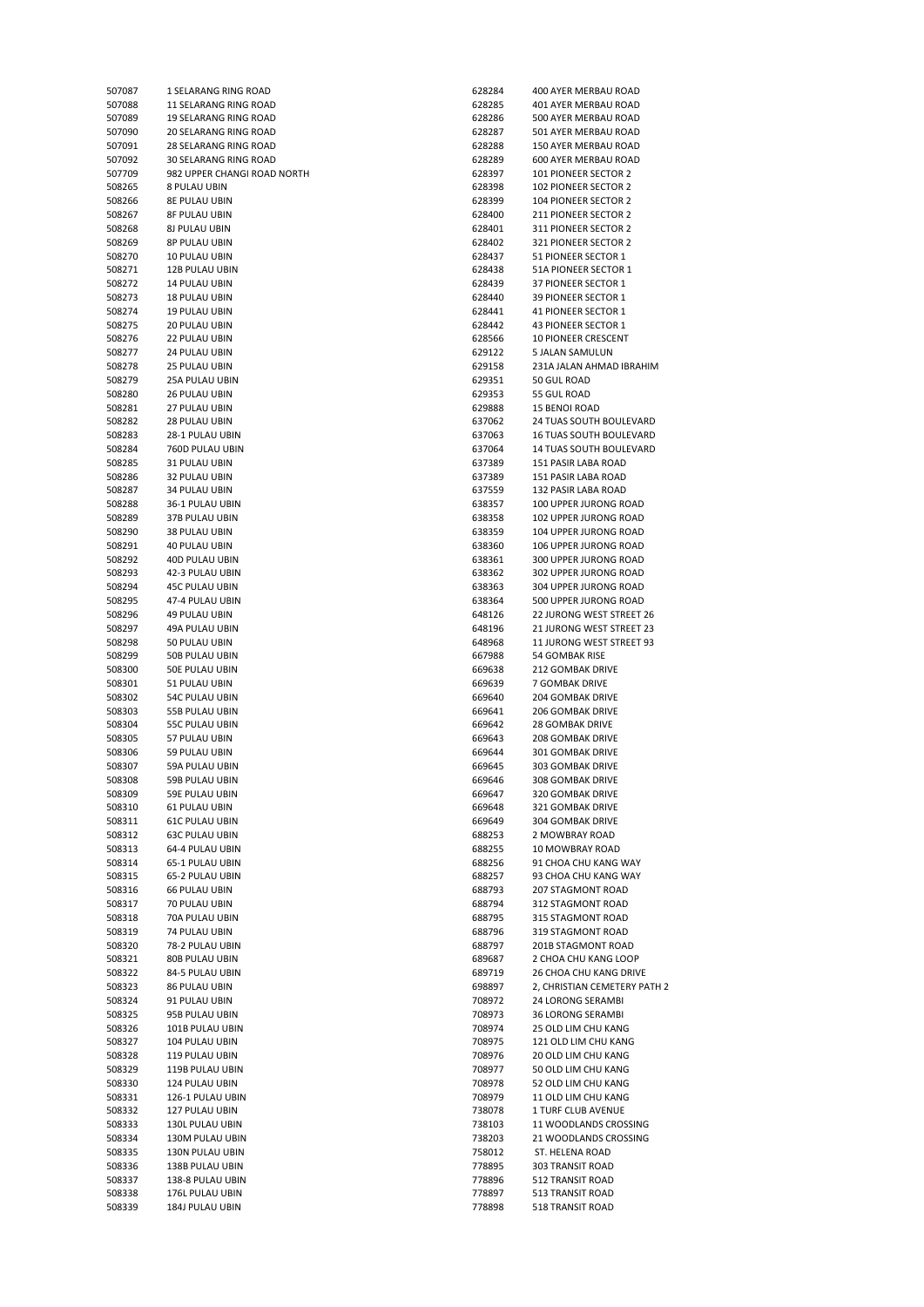| 508340 | 186A PULAU UBIN        | 778899 | 561 TRANSIT ROAD             |
|--------|------------------------|--------|------------------------------|
| 508341 | 200B PULAU UBIN        | 778900 | 506 TRANSIT ROAD             |
| 508342 | 208B PULAU UBIN        | 778901 | <b>39 TRANSIT ROAD</b>       |
| 508343 | 212B PULAU UBIN        | 778902 | <b>40 TRANSIT ROAD</b>       |
| 508344 | 220B PULAU UBIN        | 797402 | 2 SELETAR AEROSPACE A        |
| 508345 |                        | 797403 | 8 SELETAR AEROSPACE A        |
|        | 224B PULAU UBIN        |        |                              |
| 508346 | 224J PULAU UBIN        | 797435 | 1 SELETAR AEROSPACE L        |
| 508347 | 224M PULAU UBIN        | 797436 | 3 SELETAR AEROSPACE L        |
| 508348 | 239 PULAU UBIN         | 797437 | 5 SELETAR AEROSPACE L        |
| 508349 | 243E PULAU UBIN        | 797438 | 7 SELETAR AEROSPACE L        |
| 508350 | 243K PULAU UBIN        | 797439 | 9 SELETAR AEROSPACE L        |
| 508351 | 245C PULAU UBIN        | 797440 | 11 SELETAR AEROSPACE         |
| 508352 | 257 PULAU UBIN         | 797505 | <b>62 SELETAR AEROSPACE</b>  |
| 508353 | 309D PULAU UBIN        | 797506 | 51 SELETAR AEROSPACE         |
| 508354 | 310 PULAU UBIN         | 797507 | 100 SELETAR AEROSPACI        |
| 508355 | 311D PULAU UBIN        | 797509 | <b>66 SELETAR AEROSPACE</b>  |
| 508356 |                        |        |                              |
|        | 316 PULAU UBIN         | 797520 | 720 WEST CAMP ROAD           |
| 508357 | 317A PULAU UBIN        | 797521 | 1800 WEST CAMP ROAD          |
| 508358 | 321A PULAU UBIN        | 797522 | 21 WEST CAMP ROAD            |
| 508359 | 339A PULAU UBIN        | 797523 | 690 WEST CAMP ROAD           |
| 508360 | 341 PULAU UBIN         | 797545 | <b>6 SELETAR AEROSPACE H</b> |
| 508361 | 356C PULAU UBIN        | 797546 | 10 SELETAR AEROSPACE         |
| 508362 | 362E PULAU UBIN        | 797547 | 1 SELETAR AEROSPACE H        |
| 508363 | 395B PULAU UBIN        | 797550 | 3 SELETAR AEROSPACE L        |
| 508364 | 425B PULAU UBIN        | 797551 | 5 SELETAR AEROSPACE L        |
| 508365 | <b>425H PULAU UBIN</b> | 797552 | <b>1A SELETAR AEROSPACE</b>  |
| 508366 | 427 PULAU UBIN         | 797553 | <b>12 SELETAR AEROSPACE</b>  |
|        |                        |        |                              |
| 508367 | 428 PULAU UBIN         | 797554 | <b>11 SELETAR AEROSPACE</b>  |
| 508368 | 434H PULAU UBIN        | 797560 | <b>61 SELETAR AEROSPACE</b>  |
| 508369 | 441B PULAU UBIN        | 797561 | <b>60 SELETAR AEROSPACE</b>  |
| 508370 | 456 PULAU UBIN         | 797562 | 110 SELETAR AEROSPACI        |
| 508371 | 493B PULAU UBIN        | 797563 | 80 SELETAR AEROSPACE         |
| 508372 | 493D PULAU UBIN        | 797564 | 70 SELETAR AEROSPACE         |
| 508373 | 503P PULAU UBIN        | 797565 | 1 SELETAR AEROSPACE C        |
| 508374 | 522A PULAU UBIN        | 797566 | 12 SELETAR AEROSPACE         |
| 508375 | 526G PULAU UBIN        | 797567 | 16 SELETAR AEROSPACE         |
| 508376 | 556 PULAU UBIN         | 797570 | 2 SELETAR AEROSPACE L        |
|        |                        |        |                              |
| 508377 | 590A PULAU UBIN        | 797571 | 4 SELETAR AEROSPACE L        |
| 508378 | 758B PULAU UBIN        | 797572 | <b>6 SELETAR AEROSPACE L</b> |
| 508379 | 816X PULAU UBIN        | 797573 | 8 SELETAR AEROSPACE L        |
| 508380 | 818U PULAU UBIN        | 797574 | 1 SELETAR AEROSPACE L        |
| 508381 | 840W PULAU UBIN        | 797575 | <b>6 SELETAR AEROSPACE R</b> |
| 508382 | 842X PULAU UBIN        | 797647 | 1069 WEST CAMP ROAD          |
| 508383 | 878W PULAU UBIN        | 797648 | 2000 WEST CAMP ROAD          |
| 508384 | 900P PULAU UBIN        | 797649 | 700 WEST CAMP ROAD           |
| 508385 | 904S PULAU UBIN        | 797654 | 600 WEST CAMP ROAD           |
| 508386 | 904X PULAU UBIN        | 797655 | 500 WEST CAMP ROAD           |
| 508387 | 2011 PULAU UBIN        | 797692 | 551A WEST CAMP ROAD          |
|        |                        |        |                              |
| 508388 | 2030V PULAU UBIN       | 797695 | 515 WEST CAMP ROAD           |
| 508389 | 2030Y PULAU UBIN       | 797755 | 525 WEST CAMP ROAD           |
| 508390 | 2052 PULAU UBIN        | 797763 | 553 WEST CAMP ROAD           |
| 508391 | 2058A PULAU UBIN       | 797768 | 408B PICCADILLY              |
| 508392 | 2059 PULAU UBIN        | 797769 | <b>408C PICCADILLY</b>       |
| 508393 | 2068 PULAU UBIN        | 797770 | 246 PICCADILLY               |
| 508394 | 2077 PULAU UBIN        | 797771 | 1183 PICCADILLY              |
| 508395 | 2083A PULAU UBIN       | 797775 | 63 PICCADILLY                |
| 508396 | 2083E PULAU UBIN       | 797776 | 77 PICCADILLY                |
| 508397 | 2083M PULAU UBIN       | 797777 | 130 PICCADILLY               |
|        |                        |        |                              |
| 508398 | 2091 PULAU UBIN        | 797778 | 179 PICCADILLY               |
| 508399 | 2091C PULAU UBIN       | 797779 | 1106 PICCADILLY              |
| 508400 | 2091F PULAU UBIN       | 797780 | 1169 PICCADILLY              |
| 508401 | 2091J PULAU UBIN       | 797781 | 1173 PICCADILLY              |
| 508402 | 2101J PULAU UBIN       | 797782 | 1184 PICCADILLY              |
| 508403 | 2101P PULAU UBIN       | 797783 | 1078 WEST CAMP ROAD          |
| 508404 | 2118 PULAU UBIN        | 797785 | 227A WEST CAMP ROAD          |
| 508405 | 2126 PULAU UBIN        | 797786 | 508 WEST CAMP ROAD           |
| 508406 | 2135 PULAU UBIN        | 797787 | 509 WEST CAMP ROAD           |
| 508407 | 2140 PULAU UBIN        | 797788 | 510 WEST CAMP ROAD           |
| 508408 | 2145 PULAU UBIN        | 797789 | 511 WEST CAMP ROAD           |
|        |                        |        | 550 WEST CAMP ROAD           |
| 508409 | 2151 PULAU UBIN        | 797790 |                              |
| 508410 | 2167C PULAU UBIN       | 797791 | 552 WEST CAMP ROAD           |
| 508411 | 2170 PULAU UBIN        | 797792 | 554 WEST CAMP ROAD           |
| 508412 | 2173H PULAU UBIN       | 797793 | 555 WEST CAMP ROAD           |
| 508413 | 2180 PULAU UBIN        | 797794 | 556 WEST CAMP ROAD           |
| 508414 | 2190 PULAU UBIN        | 797795 | 557 WEST CAMP ROAD           |
| 508415 | 2200 PULAU UBIN        | 797796 | 960 WEST CAMP ROAD           |
| 508416 | 2001 PULAU UBIN        | 797797 | 960A WEST CAMP ROAD          |
| 508417 | 2003 PULAU UBIN        | 797798 | 1061 WEST CAMP ROAD          |
| 508418 | 2051 PULAU UBIN        | 797799 | 1071 WEST CAMP ROAD          |
| 508419 | 1000 PULAU UBIN        | 797800 | 1075 WEST CAMP ROAD          |
| 508421 | 8V PULAU UBIN          | 797801 | 1145 WEST CAMP ROAD          |
|        |                        |        |                              |
| 508422 | <b>46 PULAU UBIN</b>   | 797802 | 1146 WEST CAMP ROAD          |

| 508340 | <b>180A PULAU UBIN</b> | 778899 | <b>SBL IRANSII RUAD</b>            |
|--------|------------------------|--------|------------------------------------|
| 508341 | 200B PULAU UBIN        | 778900 | 506 TRANSIT ROAD                   |
| 508342 | 208B PULAU UBIN        | 778901 | <b>39 TRANSIT ROAD</b>             |
| 508343 | 212B PULAU UBIN        | 778902 | <b>40 TRANSIT ROAD</b>             |
|        |                        |        |                                    |
| 508344 | 220B PULAU UBIN        | 797402 | 2 SELETAR AEROSPACE AVENUE         |
| 508345 | 224B PULAU UBIN        | 797403 | 8 SELETAR AEROSPACE AVENUE         |
| 508346 | 224J PULAU UBIN        | 797435 | 1 SELETAR AEROSPACE LANE           |
| 508347 | 224M PULAU UBIN        | 797436 | 3 SELETAR AEROSPACE LANE           |
| 508348 | 239 PULAU UBIN         | 797437 | 5 SELETAR AEROSPACE LANE           |
|        |                        |        |                                    |
| 508349 | 243E PULAU UBIN        | 797438 | 7 SELETAR AEROSPACE LANE           |
| 508350 | 243K PULAU UBIN        | 797439 | 9 SELETAR AEROSPACE LANE           |
| 508351 | 245C PULAU UBIN        | 797440 | 11 SELETAR AEROSPACE LANE          |
| 508352 | 257 PULAU UBIN         | 797505 | 62 SELETAR AEROSPACE VIEW          |
|        |                        |        |                                    |
| 508353 | 309D PULAU UBIN        | 797506 | 51 SELETAR AEROSPACE VIEW          |
| 508354 | 310 PULAU UBIN         | 797507 | 100 SELETAR AEROSPACE VIEW         |
| 508355 | 311D PULAU UBIN        | 797509 | 66 SELETAR AEROSPACE VIEW          |
| 508356 | 316 PULAU UBIN         | 797520 | 720 WEST CAMP ROAD                 |
| 508357 | 317A PULAU UBIN        | 797521 | 1800 WEST CAMP ROAD                |
|        |                        |        |                                    |
| 508358 | 321A PULAU UBIN        | 797522 | 21 WEST CAMP ROAD                  |
| 508359 | 339A PULAU UBIN        | 797523 | 690 WEST CAMP ROAD                 |
| 508360 | 341 PULAU UBIN         | 797545 | <b>6 SELETAR AEROSPACE HEIGHTS</b> |
| 508361 | 356C PULAU UBIN        | 797546 | 10 SELETAR AEROSPACE HEIGHTS       |
| 508362 | 362E PULAU UBIN        | 797547 | 1 SELETAR AEROSPACE HEIGHTS        |
|        |                        |        |                                    |
| 508363 | 395B PULAU UBIN        | 797550 | 3 SELETAR AEROSPACE LINK           |
| 508364 | 425B PULAU UBIN        | 797551 | 5 SELETAR AEROSPACE LINK           |
| 508365 | 425H PULAU UBIN        | 797552 | 1A SELETAR AEROSPACE LINK          |
| 508366 | 427 PULAU UBIN         | 797553 | 12 SELETAR AEROSPACE LINK          |
|        |                        |        |                                    |
| 508367 | 428 PULAU UBIN         | 797554 | 11 SELETAR AEROSPACE LINK          |
| 508368 | 434H PULAU UBIN        | 797560 | 61 SELETAR AEROSPACE VIEW          |
| 508369 | 441B PULAU UBIN        | 797561 | 60 SELETAR AEROSPACE VIEW          |
| 508370 | 456 PULAU UBIN         | 797562 | 110 SELETAR AEROSPACE VIEW         |
| 508371 | 493B PULAU UBIN        | 797563 | 80 SELETAR AEROSPACE VIEW          |
|        |                        |        |                                    |
| 508372 | 493D PULAU UBIN        | 797564 | 70 SELETAR AEROSPACE VIEW          |
| 508373 | 503P PULAU UBIN        | 797565 | 1 SELETAR AEROSPACE CRESCENT       |
| 508374 | 522A PULAU UBIN        | 797566 | 12 SELETAR AEROSPACE CRESCENT      |
| 508375 | 526G PULAU UBIN        | 797567 | 16 SELETAR AEROSPACE CRESCENT      |
|        |                        |        |                                    |
| 508376 | 556 PULAU UBIN         | 797570 | 2 SELETAR AEROSPACE LINK           |
| 508377 | 590A PULAU UBIN        | 797571 | 4 SELETAR AEROSPACE LINK           |
| 508378 | 758B PULAU UBIN        | 797572 | <b>6 SELETAR AEROSPACE LINK</b>    |
| 508379 | 816X PULAU UBIN        | 797573 | 8 SELETAR AEROSPACE LINK           |
| 508380 | 818U PULAU UBIN        | 797574 | 1 SELETAR AEROSPACE LINK           |
|        |                        |        |                                    |
| 508381 | 840W PULAU UBIN        | 797575 | <b>6 SELETAR AEROSPACE RISE</b>    |
| 508382 | 842X PULAU UBIN        | 797647 | 1069 WEST CAMP ROAD                |
| 508383 | 878W PULAU UBIN        | 797648 | 2000 WEST CAMP ROAD                |
| 508384 | 900P PULAU UBIN        | 797649 | 700 WEST CAMP ROAD                 |
| 508385 | 904S PULAU UBIN        | 797654 | 600 WEST CAMP ROAD                 |
|        |                        |        |                                    |
| 508386 | 904X PULAU UBIN        | 797655 | 500 WEST CAMP ROAD                 |
| 508387 | 2011 PULAU UBIN        | 797692 | 551A WEST CAMP ROAD                |
| 508388 | 2030V PULAU UBIN       | 797695 | 515 WEST CAMP ROAD                 |
| 508389 | 2030Y PULAU UBIN       | 797755 | 525 WEST CAMP ROAD                 |
| 508390 | 2052 PULAU UBIN        | 797763 | 553 WEST CAMP ROAD                 |
|        |                        |        |                                    |
| 508391 | 2058A PULAU UBIN       | 797768 | 408B PICCADILLY                    |
| 508392 | 2059 PULAU UBIN        | 797769 | <b>408C PICCADILLY</b>             |
| 508393 | 2068 PULAU UBIN        | 797770 | 246 PICCADILLY                     |
| 508394 | 2077 PULAU UBIN        | 797771 | 1183 PICCADILLY                    |
| 508395 |                        | 797775 | <b>63 PICCADILLY</b>               |
|        | 2083A PULAU UBIN       |        |                                    |
| 508396 | 2083E PULAU UBIN       | 797776 | 77 PICCADILLY                      |
| 508397 | 2083M PULAU UBIN       | 797777 | 130 PICCADILLY                     |
| 508398 | 2091 PULAU UBIN        | 797778 | 179 PICCADILLY                     |
| 508399 | 2091C PULAU UBIN       | 797779 | 1106 PICCADILLY                    |
|        |                        |        |                                    |
| 508400 | 2091F PULAU UBIN       | 797780 | 1169 PICCADILLY                    |
| 508401 | 2091J PULAU UBIN       | 797781 | 1173 PICCADILLY                    |
| 508402 | 2101J PULAU UBIN       | 797782 | 1184 PICCADILLY                    |
| 508403 | 2101P PULAU UBIN       | 797783 | 1078 WEST CAMP ROAD                |
| 508404 | 2118 PULAU UBIN        | 797785 | 227A WEST CAMP ROAD                |
|        | 2126 PULAU UBIN        |        | 508 WEST CAMP ROAD                 |
| 508405 |                        | 797786 |                                    |
| 508406 | 2135 PULAU UBIN        | 797787 | 509 WEST CAMP ROAD                 |
| 508407 | 2140 PULAU UBIN        | 797788 | 510 WEST CAMP ROAD                 |
| 508408 | 2145 PULAU UBIN        | 797789 | 511 WEST CAMP ROAD                 |
| 508409 | 2151 PULAU UBIN        | 797790 | 550 WEST CAMP ROAD                 |
|        |                        |        |                                    |
| 508410 | 2167C PULAU UBIN       | 797791 | 552 WEST CAMP ROAD                 |
| 508411 | 2170 PULAU UBIN        | 797792 | 554 WEST CAMP ROAD                 |
| 508412 | 2173H PULAU UBIN       | 797793 | 555 WEST CAMP ROAD                 |
| 508413 | 2180 PULAU UBIN        | 797794 | 556 WEST CAMP ROAD                 |
| 508414 | 2190 PULAU UBIN        | 797795 | 557 WEST CAMP ROAD                 |
|        |                        |        |                                    |
| 508415 | 2200 PULAU UBIN        | 797796 | 960 WEST CAMP ROAD                 |
| 508416 | 2001 PULAU UBIN        | 797797 | 960A WEST CAMP ROAD                |
| 508417 | 2003 PULAU UBIN        | 797798 | 1061 WEST CAMP ROAD                |
| 508418 | 2051 PULAU UBIN        | 797799 | 1071 WEST CAMP ROAD                |
| 508419 | 1000 PULAU UBIN        | 797800 | 1075 WEST CAMP ROAD                |
|        |                        |        |                                    |
| 508421 | <b>8V PULAU UBIN</b>   | 797801 | 1145 WEST CAMP ROAD                |
| 508422 | 46 PHI ALL LIRIN       | 797802 | 1146 WEST CAMP ROAD                |